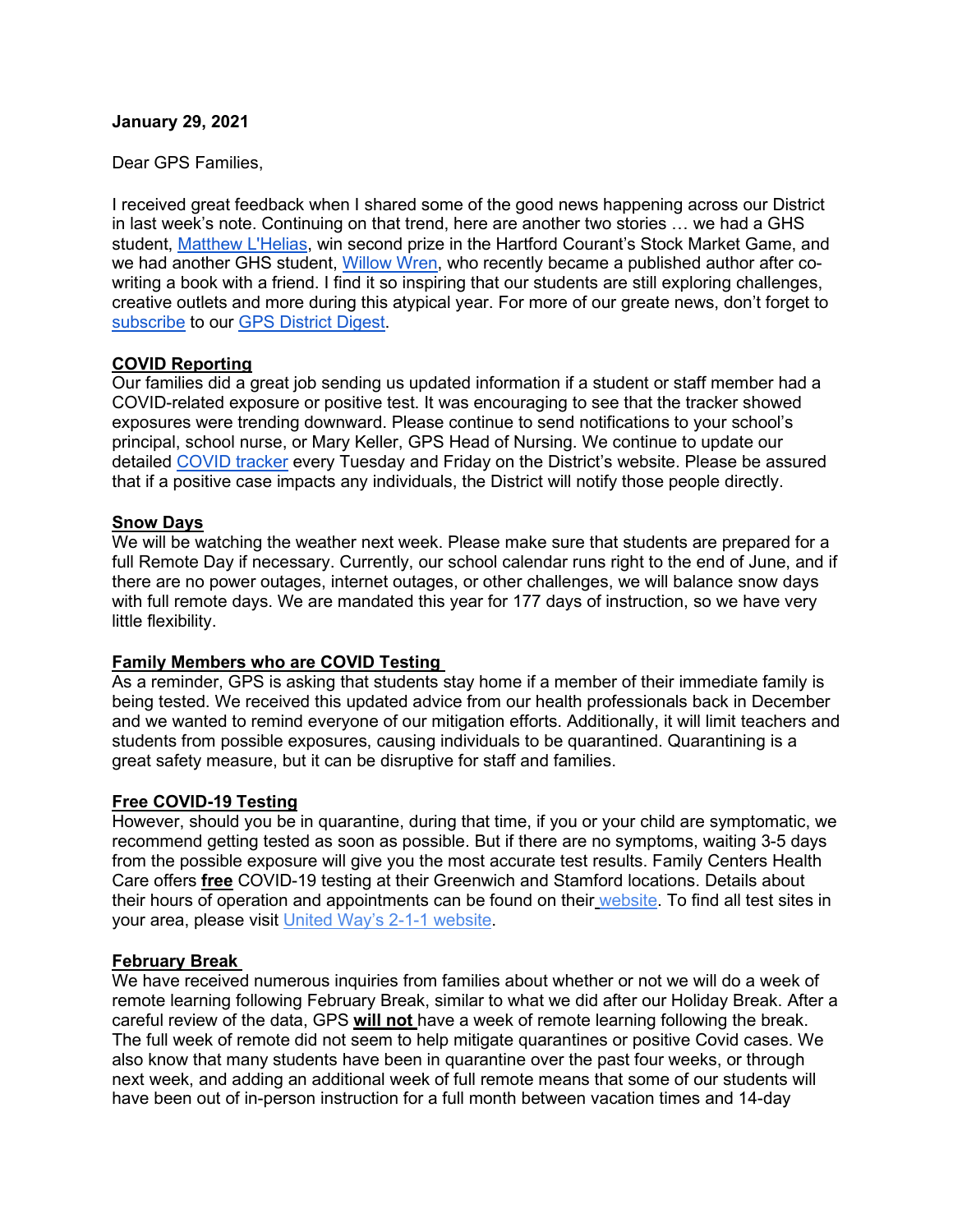quarantines.The social and emotional aspect of health is also being considered in this decision, as many of our students need to be in school to off-set the loneliness of being isolated. In addition, our GHS athletes have been greatly impacted and are experiencing a shortened season. We want to provide every opportunity for all of our students to actively engage with school as much as possible. As always, Covid is not predictable, so this decision would only change if our health professionals should see something that is concerning.

## **K-5 Remote School Transfer Calendar**

We want to remind families that we are working to have more stability for our students and teachers in our K-5 Remote School and face to face instruction. Please note the commitment required for change dates.

| Request received by close of business: Considered for this transfer date: Committed through: |      |     |  |
|----------------------------------------------------------------------------------------------|------|-----|--|
| 2/1                                                                                          | 2/16 | 4/9 |  |
| 2/16                                                                                         | 2/22 | 4/9 |  |
| 2/22                                                                                         | 3/1  | 4/9 |  |
| 3/8                                                                                          | 3/15 | 6/1 |  |
| 3/15                                                                                         | 3/22 | 6/1 |  |
| 3/22                                                                                         | 3/29 | 6/1 |  |
| 3/29                                                                                         | 4/5  | 6/1 |  |
| Transfers reopen at the end of May 2021                                                      |      |     |  |

## **Public Hearing for Phase II GHS Fields Soil Remediation (Fields 3, 4, and 5)**

The Town of Greenwich and Greenwich Public Schools held a [virtual public meeting to provide](https://www.greenwichschools.org/departments/facilities-rentals/building-grounds-projects/ghs-fields-remediation-project) additional information to the community and provide additional opportunity for comment. The recording of the meeting is available and there is still time to submit public comments in writing, please [visit the website](https://www.greenwichschools.org/departments/facilities-rentals/building-grounds-projects/ghs-fields-remediation-project) for more information.

# **Magnet School Applications due February 5, 2021**

As a reminder, the District offers four magnet elementary schools and one magnet middle school that accept students through an application process. [Magnet school applications](https://www.greenwichschools.org/teaching-learning/magnet-schools) for the next school year are due by February 5, 2021. Applications are available in both [English](https://docs.google.com/forms/d/e/1FAIpQLScTKg7idx-R1kApS---TvuHESyFG90r7qck15-lCFCVhRv1zg/viewform) and [Spanish.](https://docs.google.com/forms/d/e/1FAIpQLSdCNVhptBrqdWT5ChAMWzkDsbEYW_l-2w0wqTIS-psLQ8CaAQ/viewform)

# **Call for Nominations for Distinguished Teachers Awards**

The Distinguished Teachers Award Committee has shared that the nomination process for this year is now open. New this year -- all nominations will be submitted electronically. Submission details and downloadable forms [are available on the DTAC website.](https://www.greenwichschools.org/departments/communications/awardsrecognition-programs/distinguished-teachers-awards) Our GPS teachers are incredible and we look forward to celebrating them! Deadline is March 10, 2021 at 5:00PM.

# **Special Education PCG Consultant Direct Email**

As a reminder, the consultant firm PCG has created an [email address,](mailto:programreviewfeedback@pcgus.com) which goes directly to them, so that staff and parents may share information in a private and confidential way. PCG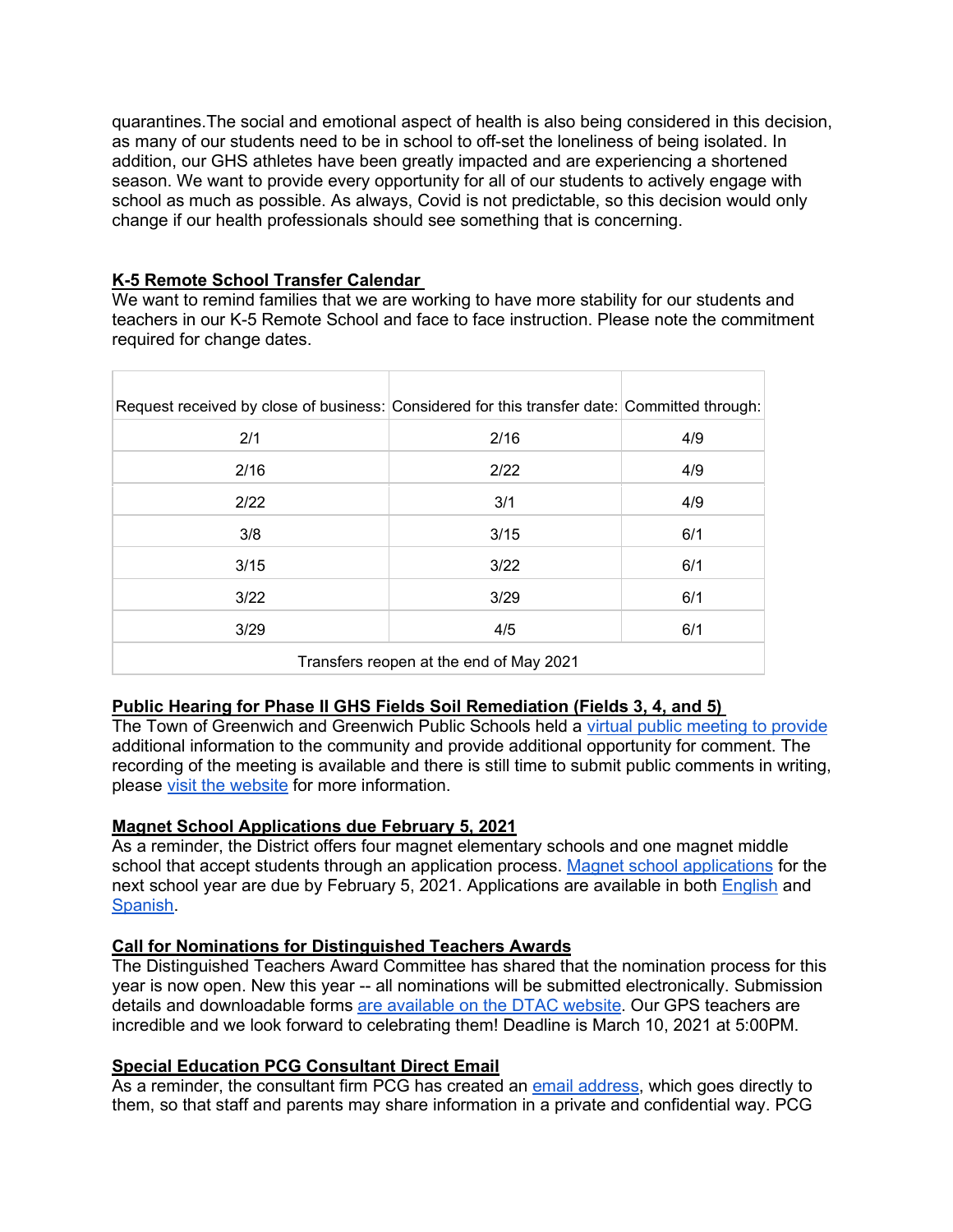has held focus groups, issued a survey, and has this <u>email account</u> to provide multiple platforms <sub>.</sub> to provide input. Submitted emails are not shared with GPS staff or administration.

Email: [programreviewfeedback@pcgus.com](mailto:programreviewfeedback@pcgus.com)

## *This email address will remain available until March 31, 2021.*

Have a wonderful weekend!

Dr. Toni Jones Superintendent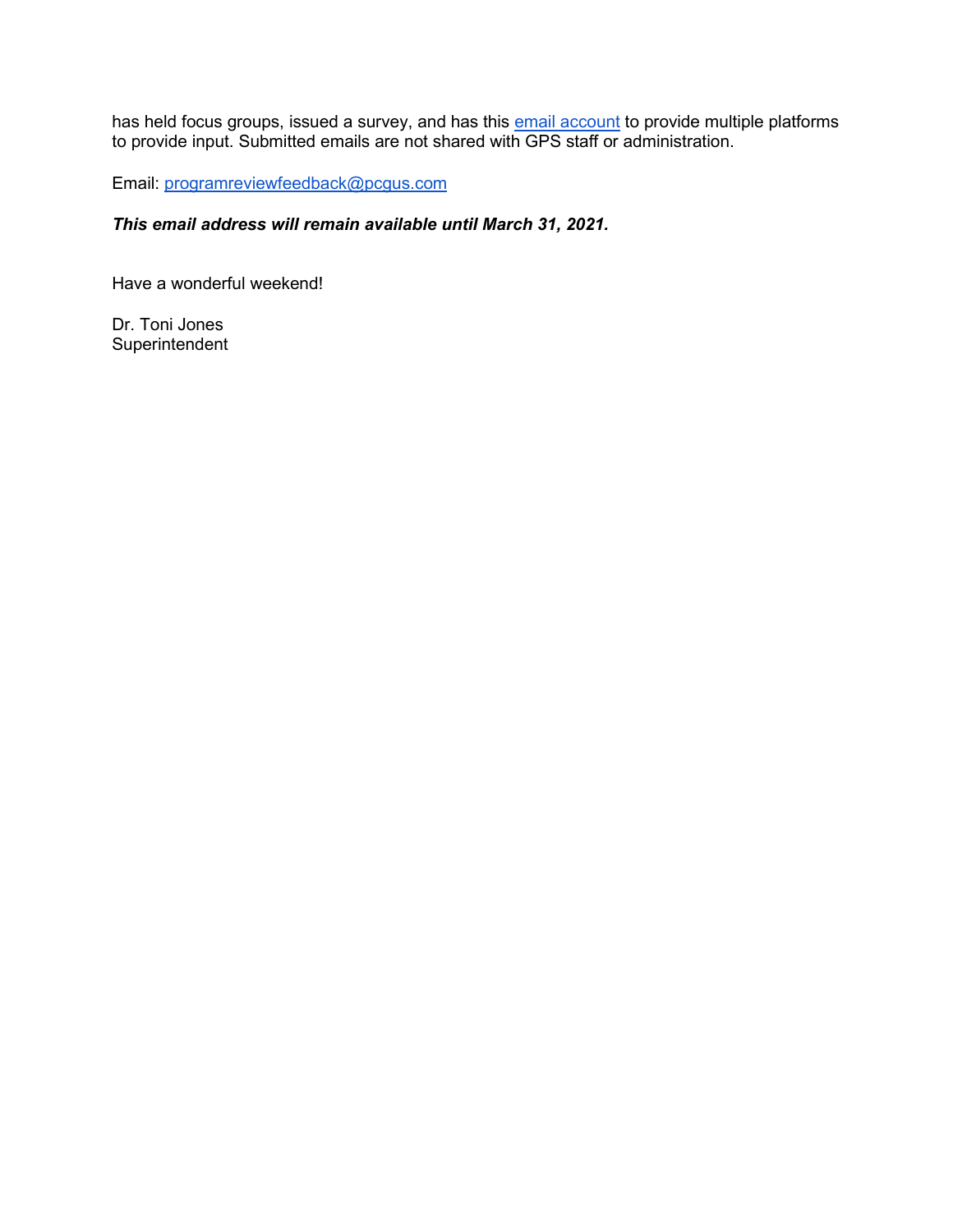### **29 de enero de 2021**

Estimadas familias de GPS

: Recibí excelentes comentarios cuando compartí algunas de las buenas noticias que están sucediendo en nuestro Distrito en la nota de la semana pasada. Continuando con esa tendencia, aquí hay otras dos historias ... un estudiante de GHS, [Matthew L'Helias,](https://www.smore.com/aqmjs-gps-district-digest) ganó el segundo premio en el Hartford Courant's Stock Market Game, y tuvimos otro estudiante de GHS, [Willow Wren,](https://www.smore.com/aqmjs-gps-district-digest) que recientemente se convirtió en autor publicado después de coescribiendo un libro con un amigo. Me parece tan inspirador que nuestros estudiantes todavía estén explorando desafíos, salidas creativas y más durante este año atípico. Para obtener más noticias importantes, no olvide [suscribirse](https://www.greenwichschools.org/departments/communications/district-digest-newsletter) a nuestro [GPS District Digest.](https://www.smore.com/aqmjs-gps-district-digest)

### **Reporte de COVID**

Nuestras familias hicieron un gran trabajo enviándonos información actualizada si un estudiante o miembro del personal tuvo una exposición relacionada con COVID o una prueba positiva. Fue alentador ver que el rastreador mostraba que las exposiciones tenían una tendencia a la baja. Continúe enviando notificaciones al director de la escuela, la enfermera de la escuela o Mary Keller, jefa de enfermería de GPS. Continuamos actualizando nuestrodetallado [rastreador](https://www.greenwichschools.org/teaching-learning/student-support-services/health-services/covid-19)  [COVID](https://www.greenwichschools.org/teaching-learning/student-support-services/health-services/covid-19) todos los martes y viernes en el sitio web del Distrito. Tenga la seguridad de que si un caso positivo afecta a alguna persona, el Distrito notificará a esas personas directamente.

#### **Días de nieve**

Estaremos atentos al clima la semana que viene. Asegúrese de que los estudiantes estén preparados para un Día Remoto completo si es necesario. Actualmente, nuestro calendario escolar se extiende hasta finales de junio, y si no hay cortes de energía, cortes de Internet u otros desafíos, equilibraremos los días de nieve con días remotos completos. Este año tenemos el mandato de 177 días de instrucción, por lo que tenemos muy poca flexibilidad.

#### **Miembros de la familia que están tomando el examen COVID**

Como recordatorio, GPS les pide a los estudiantes que se queden en casa si un miembro de su familia inmediata está siendo examinado. Recibimos este consejo actualizado de nuestros profesionales de la salud en diciembre y queríamos recordarles a todos nuestros esfuerzos de mitigación. Además, limitará a los maestros y estudiantes de posibles exposiciones, lo que provocará que las personas sean puestas en cuarentena. La cuarentena es una gran medida de seguridad, pero puede ser perjudicial para el personal y las familias.

#### **Prueba gratuita de COVID-19**

Sin embargo,en cuarentena durantesi usted o su hijo se encuentranese tiempo, le recomendamos que se haga la prueba lo antes posible. Pero si no hay síntomas, esperar de 3 a 5 días desde la posible exposición le dará los resultados de prueba más precisos. Family Centers Health Care ofrece **gratis** Pruebas de COVID-19 en sus ubicaciones de Greenwich y Stamford. Los detalles sobre sus horarios de atención y citas se pueden encontrar en su sitio [web.](https://www.familycenters.org/FamilyCentersHealthCare) Para encontrar todos los sitios de prueba en su área, visite elUnited Way sitio web 2-1-1 [de.](https://www.211ct.org/)

### **Vacaciones de febrero**

Hemos recibido numerosas consultas de familias sobre si haremos o no una semana de aprendizaje remoto después de las vacaciones de febrero, similar a lo que hicimos después de nuestras vacaciones. Después de una revisión cuidadosa de los datos, el GPS **no** tener una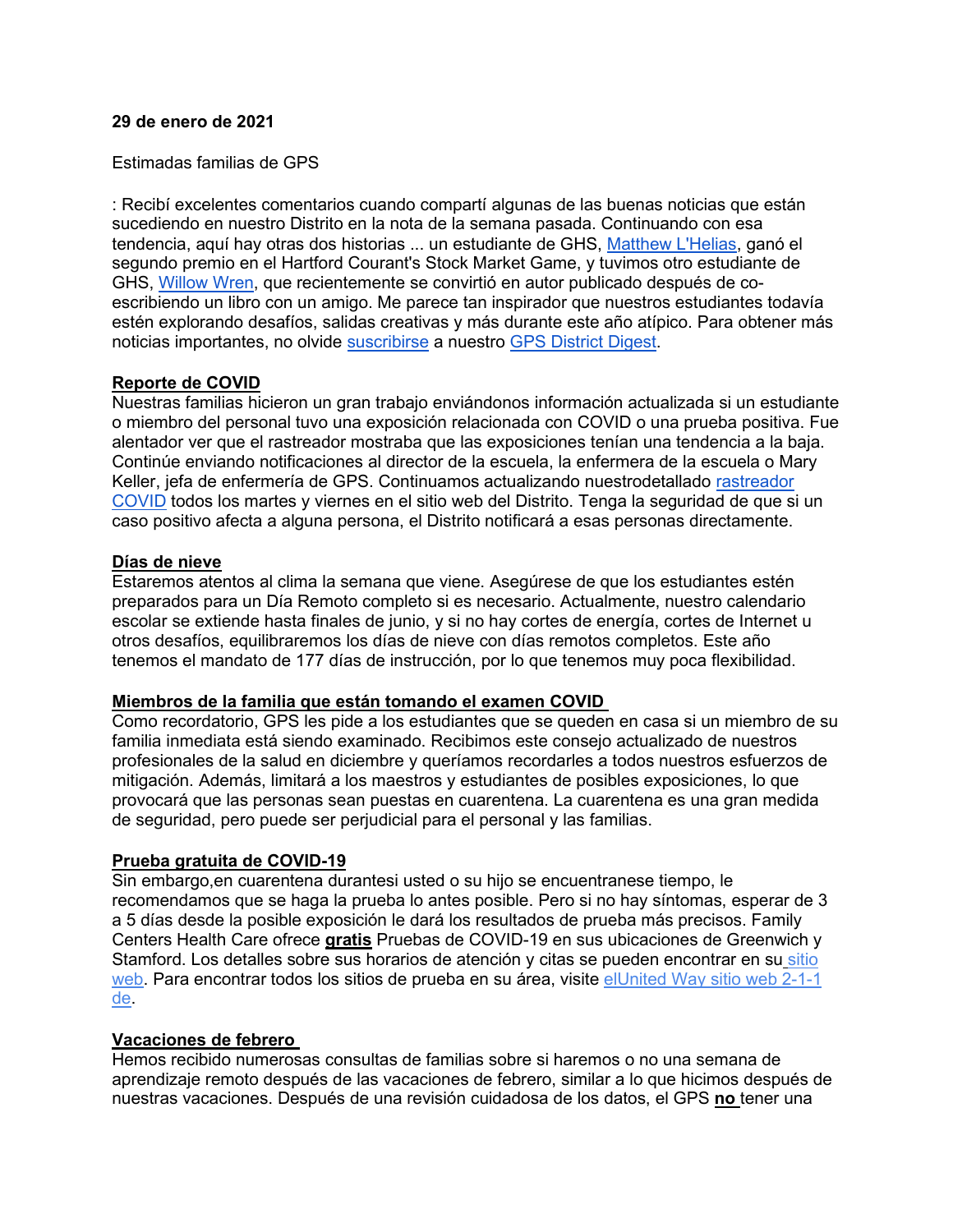semana de aprendizaje a distancia después del descanso. La semana completa de control remoto no pareció ayudar a mitigar las cuarentenas o los casos positivos de Covid. También sabemos que muchos estudiantes han estado en cuarentena durante las últimas cuatro semanas, o hasta la próxima semana, y agregar una semana adicional de control remoto completo significa que algunos de nuestros estudiantes habrán estado fuera de la instrucción en persona durante un mes completo entre vacaciones tiempos y cuarentenas de 14 días. El aspecto social y emocional de la salud también se está considerando en esta decisión, ya que muchos de nuestros estudiantes necesitan estar en la escuela para compensar la soledad de estar aislados. Además, nuestros atletas de GHS se han visto muy afectados y están experimentando una temporada más corta. Queremos brindar todas las oportunidades para que todos nuestros estudiantes se involucren activamente con la escuela tanto como sea posible. Como siempre, Covid no es predecible, por lo que esta decisión solo cambiaría si nuestros profesionales de la salud vieran algo preocupante.

## **Calendario de transferencia de escuela remota K-5**

Queremos recordarles a las familias que estamos trabajando para tener más estabilidad para nuestros estudiantes y maestros en nuestra escuela remota K-5 y la instrucción presencial. Tenga en cuenta el compromiso requerido para cambiar las fechas.

| Solicitud recibida antes del cierre de<br>operaciones: | Considerada para esta fecha de<br>transferencia: | Confirmada<br>hasta: |
|--------------------------------------------------------|--------------------------------------------------|----------------------|
| 2/1                                                    | 2/16                                             | 4/9                  |
| 2/16                                                   | 2/22                                             | 4/9                  |
| 2/22                                                   | 3/1                                              | 4/9                  |
| 3/8                                                    | 3/15                                             | 6/1                  |
| 3/15                                                   | 3/22                                             | 6/1                  |
| 3/22                                                   | 3/29                                             | 6/1                  |
| 3/29                                                   | 4/5                                              | $6/1$ Las            |

transferencias reabren a fines de mayo de 2021

## **Audiencia pública para la Fase II GHS Fields Remediación de suelos (Campos 3, 4 y 5)**

La Ciudad de Greenwich y las Escuelas Públicas de Greenwich celebraron una reunión pública [virtual para brindar](https://www.greenwichschools.org/departments/facilities-rentals/building-grounds-projects/ghs-fields-remediation-project) información adicional a la comunidad y brindar oportunidades adicionales para comentarios. La grabación de la reunión está disponible y todavía hay tiempo para enviar comentarios del público por escrito, [visite el sitio web](https://www.greenwichschools.org/departments/facilities-rentals/building-grounds-projects/ghs-fields-remediation-project) para obtener más información.

## **Las solicitudes para escuelas magnet deben entregarse el 5 de febrero de 2021**

Como recordatorio, el distrito ofrece cuatro escuelas primarias magnet y una escuela intermedia magnet que aceptan estudiantes a través de un proceso de solicitud. [Las](https://www.greenwichschools.org/teaching-learning/magnet-schools)  [solicitudesescuelas magnet](https://www.greenwichschools.org/teaching-learning/magnet-schools) para laspara el próximo año escolar vencen el 5 de febrero de 2021. Las solicitudes están disponibles en [inglés](https://docs.google.com/forms/d/e/1FAIpQLScTKg7idx-R1kApS---TvuHESyFG90r7qck15-lCFCVhRv1zg/viewform) y [español.](https://docs.google.com/forms/d/e/1FAIpQLSdCNVhptBrqdWT5ChAMWzkDsbEYW_l-2w0wqTIS-psLQ8CaAQ/viewform)

## **Convocatoria de nominaciones para premios para maestros distinguidospremios para maestros**